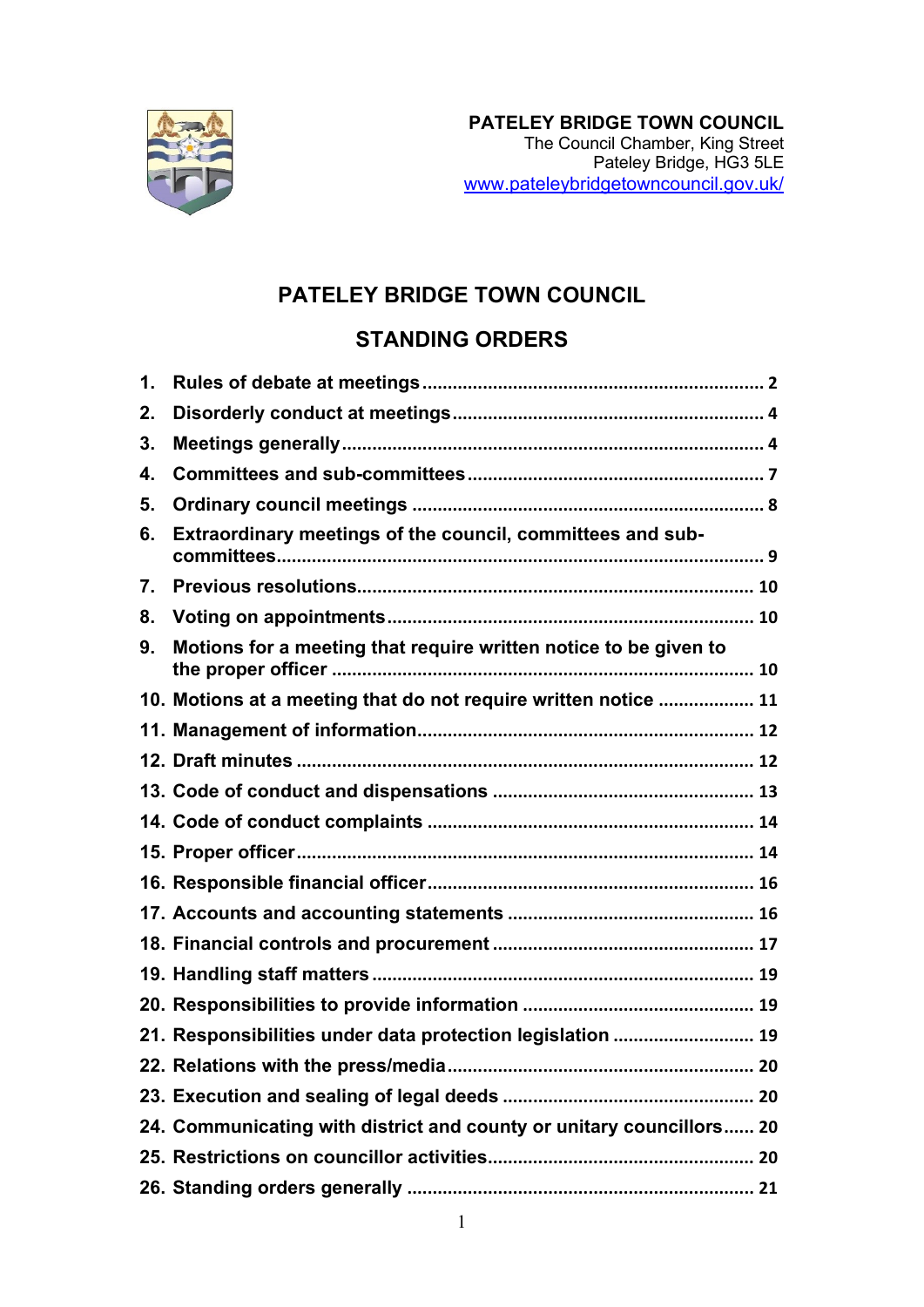#### <span id="page-1-0"></span>**1. Rules of debate at meetings**

- a Motions on the agenda shall be considered in the order that they appear unless the order is changed at the discretion of the chairman of the meeting.
- b A motion (including an amendment) shall not be progressed unless it has been moved and seconded.
- c A motion on the agenda that is not moved by its proposer may be treated by the chairman of the meeting as withdrawn.
- d If a motion (including an amendment) has been seconded, it may be withdrawn by the proposer only with the consent of the seconder and the meeting.
- e An amendment is a proposal to remove or add words to a motion. It shall not negate the motion.
- f If an amendment to the original motion is carried, the original motion (as amended) becomes the substantive motion upon which further amendment(s) may be moved.
- g An amendment shall not be considered unless early verbal notice of it is given at the meeting and, if requested by the chairman of the meeting, is expressed in writing to the chairman.
- h A councillor may move an amendment to his own motion if agreed by the meeting. If a motion has already been seconded, the amendment shall be with the consent of the seconder and the meeting.
- i If there is more than one amendment to an original or substantive motion, the amendments shall be moved in the order directed by the chairman of the meeting.
- j Subject to standing order 1(k), only one amendment shall be moved and debated at a time, the order of which shall be directed by the chairman of the meeting.
- k One or more amendments may be discussed together if the chairman of the meeting considers this expedient but each amendment shall be voted upon separately.
- l A councillor may not move more than one amendment to an original or substantive motion.
- m The mover of an amendment has no right of reply at the end of debate on it.
- n Where a series of amendments to an original motion are carried, the mover of the original motion shall have a right of reply either at the end of debate on the first amendment or at the very end of debate on the final substantive motion immediately before it is put to the vote.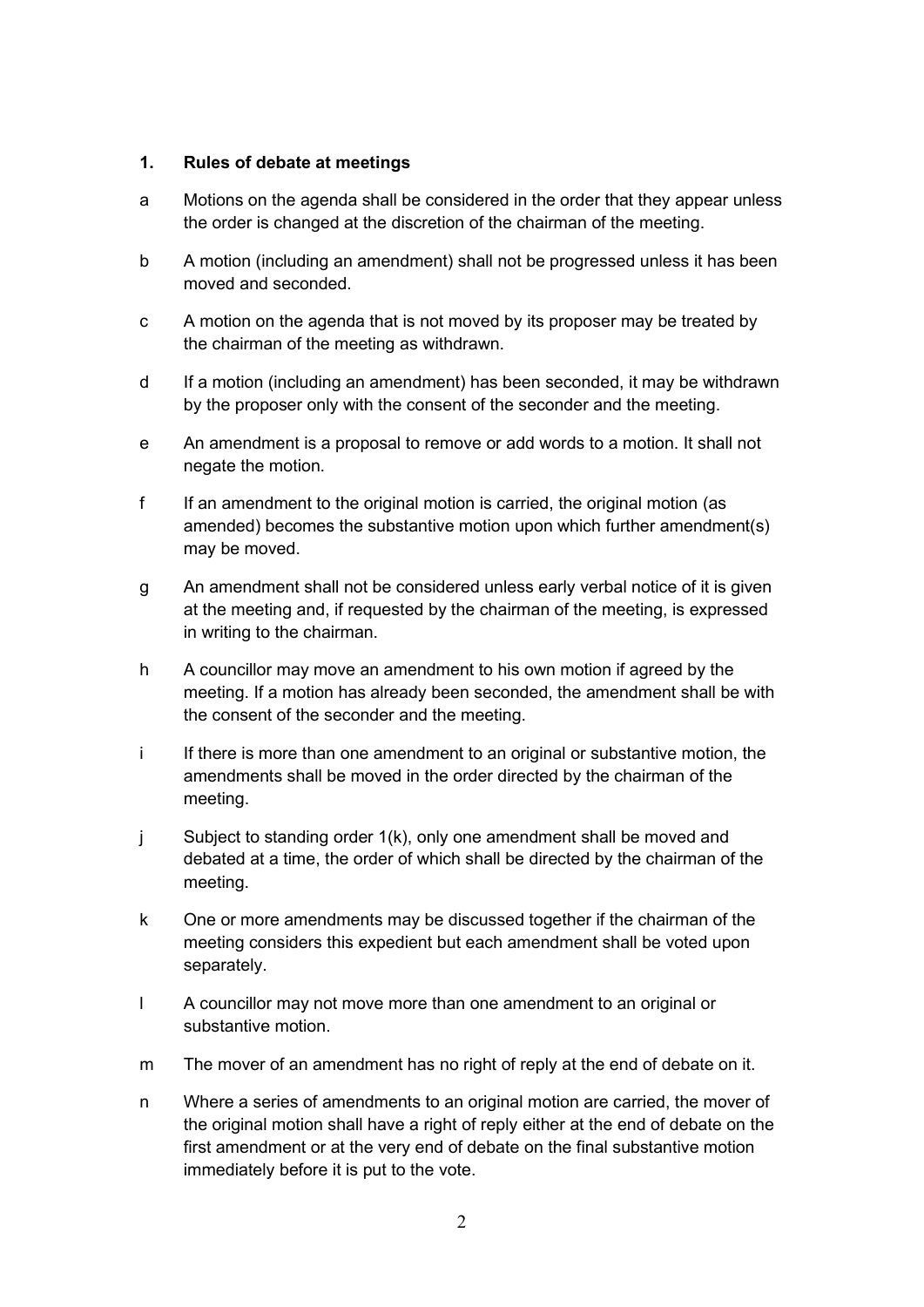- o Unless permitted by the chairman of the meeting, a councillor may speak once in the debate on a motion except:
	- i. to speak on an amendment moved by another councillor;
	- ii. to move or speak on another amendment if the motion has been amended since he last spoke;
	- iii. to make a point of order;
	- iv. to give a personal explanation; or
	- v. to exercise a right of reply.
- p During the debate on a motion, a councillor may interrupt only on a point of order or a personal explanation and the councillor who was interrupted shall stop speaking. A councillor raising a point of order shall identify the standing order which he considers has been breached or specify the other irregularity in the proceedings of the meeting he is concerned by.
- q A point of order shall be decided by the chairman of the meeting and his decision shall be final.
- r When a motion is under debate, no other motion shall be moved except:
	- i. to amend the motion;
	- ii. to proceed to the next business;
	- iii. to adjourn the debate;
	- iv. to put the motion to a vote;
	- v. to ask a person to be no longer heard or to leave the meeting;
	- vi. to refer a motion to a committee or sub-committee for consideration;
	- vii. to exclude the public and press;
	- viii. to adjourn the meeting; or
	- ix. to suspend particular standing order(s) excepting those which reflect mandatory statutory or legal requirements.
- s Before an original or substantive motion is put to the vote, the chairman of the meeting shall be satisfied that the motion has been sufficiently debated and that the mover of the motion under debate has exercised or waived his right of reply.
- t Excluding motions moved under standing order 1(r), the contributions or speeches by a councillor shall relate only to the motion under discussion and shall not exceed 3 minutes without the consent of the chairman of the meeting.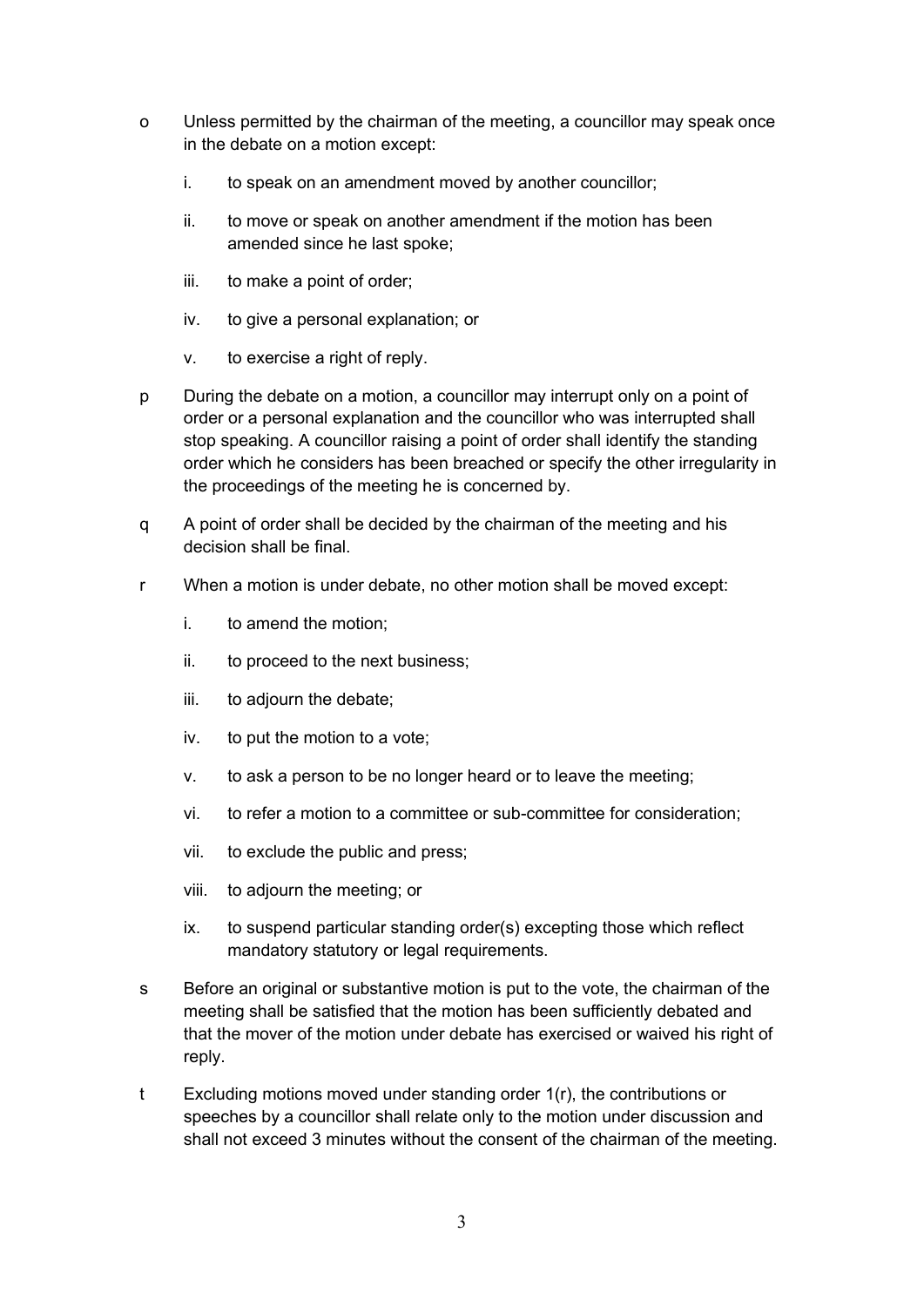## <span id="page-3-0"></span>**2. Disorderly conduct at meetings**

- a No person shall obstruct the transaction of business at a meeting or behave offensively or improperly. If this standing order is ignored, the chairman of the meeting shall request such person(s) to moderate or improve their conduct.
- b If person(s) disregard the request of the chairman of the meeting to moderate or improve their conduct, any councillor or the chairman of the meeting may move that the person be no longer heard or be excluded from the meeting. The motion, if seconded, shall be put to the vote without discussion.
- c If a resolution made under standing order 2(b) is ignored, the chairman of the meeting may take further reasonable steps to restore order or to progress the meeting. This may include temporarily suspending or closing the meeting.

### <span id="page-3-1"></span>**3. Meetings generally**

| <b>Full Council meetings</b> |  |
|------------------------------|--|
| Committee meetings           |  |
| Sub-committee meetings       |  |

| a            | Meetings shall not take place in premises which at the time of the<br>meeting are used for the supply of alcohol, unless no other<br>premises are available free of charge or at a reasonable cost.                                                                                                                                                    |
|--------------|--------------------------------------------------------------------------------------------------------------------------------------------------------------------------------------------------------------------------------------------------------------------------------------------------------------------------------------------------------|
| b            | The minimum three clear days for notice of a meeting does not<br>include the day on which notice was issued, the day of the meeting,<br>a Sunday, a day of the Christmas break, a day of the Easter break<br>or of a bank holiday or a day appointed for public thanksgiving or<br>mourning.                                                           |
| C            | The minimum three clear days' public notice of a meeting does not<br>include the day on which the notice was issued or the day of the<br>meeting, a Sunday, a day of the Christmas break, a day of the Easter<br>break or of a bank holiday or a day appointed for public thanksgiving or<br>mourning.                                                 |
| $\mathsf{d}$ | Meetings shall be open to the public unless their presence is<br>prejudicial to the public interest by reason of the confidential<br>nature of the business to be transacted or for other special<br>reasons. The public's exclusion from part or all of a meeting shall<br>be by a resolution which shall give reasons for the public's<br>exclusion. |
| e            | Members of the public may make representations, answer questions and<br>give evidence at a meeting which they are entitled to attend in respect of<br>the business on the agenda.                                                                                                                                                                      |
| f            | The period of time designated for public participation at a meeting in<br>accordance with standing order 3(e) shall not exceed 15 minutes unless                                                                                                                                                                                                       |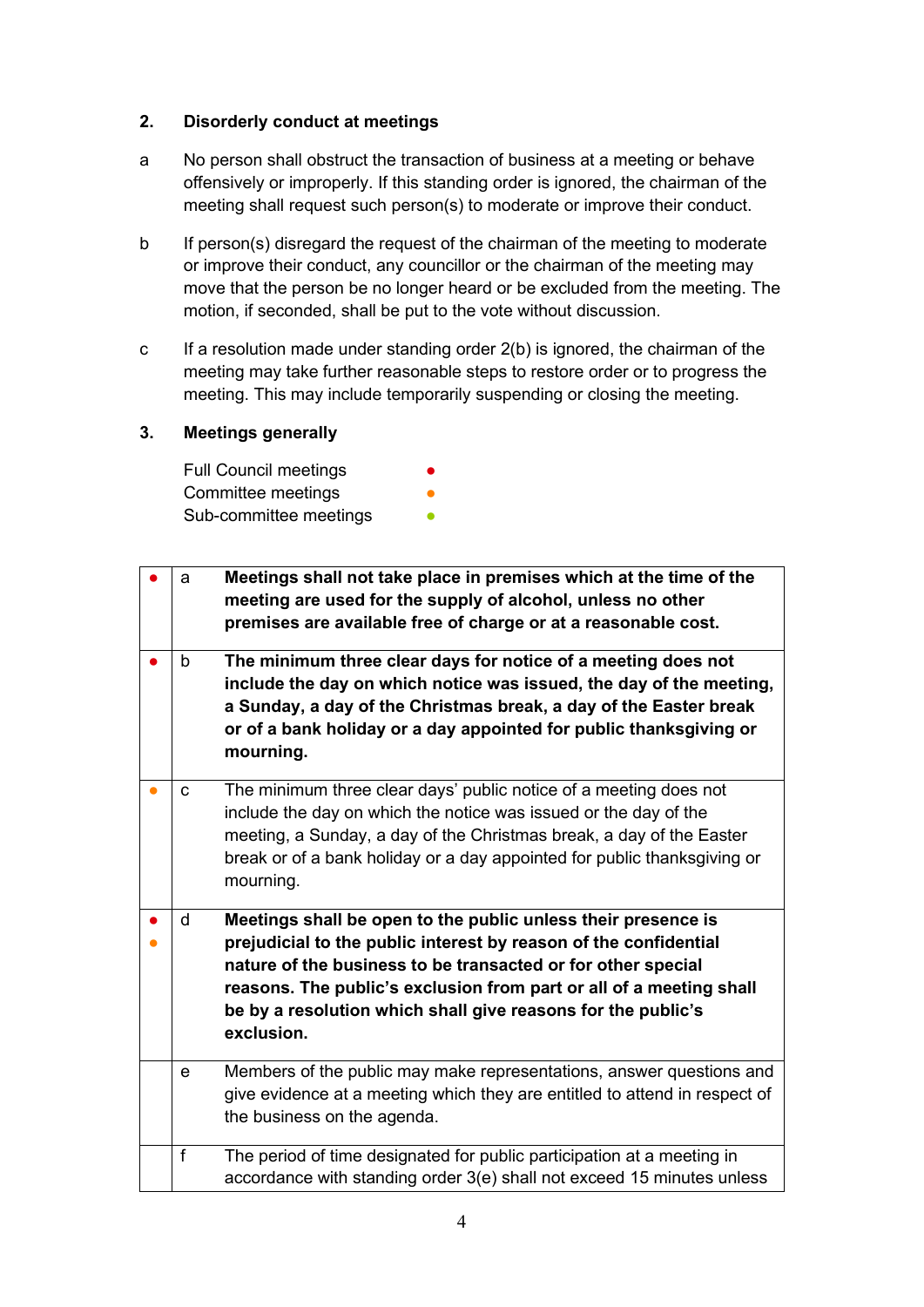|           |    | directed by the chairman of the meeting.                                                                                                                                                                                                                                                                                                                                                                                                                                                                                                                |
|-----------|----|---------------------------------------------------------------------------------------------------------------------------------------------------------------------------------------------------------------------------------------------------------------------------------------------------------------------------------------------------------------------------------------------------------------------------------------------------------------------------------------------------------------------------------------------------------|
|           | g  | Subject to standing order 3(f), a member of the public shall not speak for<br>more than 3 minutes.                                                                                                                                                                                                                                                                                                                                                                                                                                                      |
|           | h. | In accordance with standing order 3(e), a question shall not require a<br>response at the meeting nor start a debate on the question. The<br>chairman of the meeting may direct that a written or oral response be<br>given.                                                                                                                                                                                                                                                                                                                            |
|           | Ť  | A person who speaks at a meeting shall direct his comments to the<br>chairman of the meeting.                                                                                                                                                                                                                                                                                                                                                                                                                                                           |
|           | j  | Only one person is permitted to speak at a time. If more than one person<br>wants to speak, the chairman of the meeting shall direct the order of<br>speaking.                                                                                                                                                                                                                                                                                                                                                                                          |
|           | k  | Subject to standing order 3(m), a person who attends a meeting is<br>permitted to report on the meeting whilst the meeting is open to the<br>public. To "report" means to film, photograph, make an audio<br>recording of meeting proceedings, use any other means for<br>enabling persons not present to see or hear the meeting as it takes<br>place or later or to report or to provide oral or written commentary<br>about the meeting so that the report or commentary is available as<br>the meeting takes place or later to persons not present. |
|           |    | A person present at a meeting may not provide an oral report or<br>oral commentary about a meeting as it takes place without<br>permission.                                                                                                                                                                                                                                                                                                                                                                                                             |
| $\bullet$ | m  | The press shall be provided with reasonable facilities for the taking<br>of their report of all or part of a meeting at which they are entitled to<br>be present.                                                                                                                                                                                                                                                                                                                                                                                       |
|           | n  | Subject to standing orders which indicate otherwise, anything<br>authorised or required to be done by, to or before the Chairman of<br>the Council may in his absence be done by, to or before the Vice-<br>Chairman of the Council (if there is one).                                                                                                                                                                                                                                                                                                  |
|           | о  | The Chairman of the Council, if present, shall preside at a meeting.<br>If the Chairman is absent from a meeting, the Vice-Chairman of the<br>Council (if there is one) if present, shall preside. If both the<br>Chairman and the Vice-Chairman are absent from a meeting, a<br>councillor as chosen by the councillors present at the meeting<br>shall preside at the meeting.                                                                                                                                                                        |
|           | p  | Subject to a meeting being quorate, all questions at a meeting shall<br>be decided by a majority of the councillors and non-councillors<br>with voting rights present and voting.                                                                                                                                                                                                                                                                                                                                                                       |
|           | q  | The chairman of a meeting may give an original vote on any matter                                                                                                                                                                                                                                                                                                                                                                                                                                                                                       |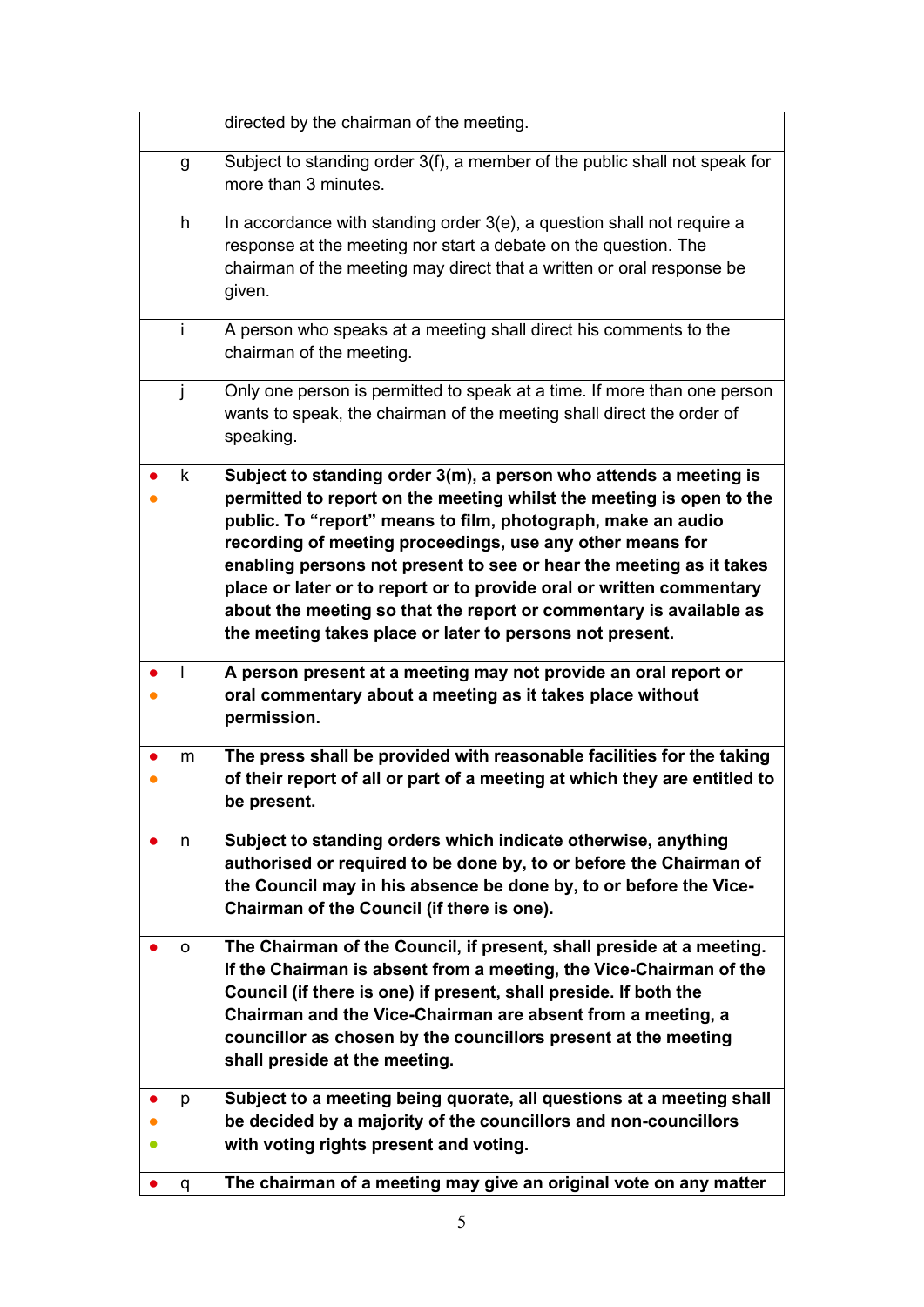|   | put to the vote, and in the case of an equality of votes may exercise          |                                                                                                                                                  |  |  |
|---|--------------------------------------------------------------------------------|--------------------------------------------------------------------------------------------------------------------------------------------------|--|--|
|   | his casting vote whether or not he gave an original vote.                      |                                                                                                                                                  |  |  |
|   |                                                                                | See standing orders 5(h) and (i) for the different rules that apply in the                                                                       |  |  |
|   | Council.                                                                       | election of the Chairman of the Council at the annual meeting of the                                                                             |  |  |
|   |                                                                                |                                                                                                                                                  |  |  |
| r |                                                                                | Unless standing orders provide otherwise, voting on a question<br>shall be by a show of hands. At the request of a councillor, the               |  |  |
|   |                                                                                | voting on any question shall be recorded so as to show whether                                                                                   |  |  |
|   | each councillor present and voting gave his vote for or against that           |                                                                                                                                                  |  |  |
|   |                                                                                | question. Such a request shall be made before moving on to the next<br>item of business on the agenda.                                           |  |  |
|   |                                                                                |                                                                                                                                                  |  |  |
| s | The minutes of a meeting shall include an accurate record of the<br>following: |                                                                                                                                                  |  |  |
|   |                                                                                |                                                                                                                                                  |  |  |
|   | i.                                                                             | the time and place of the meeting;                                                                                                               |  |  |
|   | ii.                                                                            | the names of councillors who are present and the names of<br>councillors who are absent;                                                         |  |  |
|   |                                                                                |                                                                                                                                                  |  |  |
|   | iii.                                                                           | interests that have been declared by councillors and non-<br>councillors with voting rights;                                                     |  |  |
|   | iv.                                                                            | the grant of dispensations (if any) to councillors and non-<br>councillors with voting rights;                                                   |  |  |
|   | V.                                                                             | whether a councillor or non-councillor with voting rights left the<br>meeting when matters that they held interests in were being<br>considered; |  |  |
|   | vi.                                                                            | if there was a public participation session; and                                                                                                 |  |  |
|   | vii.                                                                           | the resolutions made.                                                                                                                            |  |  |
| t |                                                                                | A councillor or a non-councillor with voting rights who has a                                                                                    |  |  |
|   |                                                                                | disclosable pecuniary interest or another interest as set out in the<br>Council's code of conduct in a matter being considered at a              |  |  |
|   |                                                                                | meeting is subject to statutory limitations or restrictions under the                                                                            |  |  |
|   |                                                                                | code on his right to participate and vote on that matter.                                                                                        |  |  |
| u |                                                                                | No business may be transacted at a meeting unless at least one-                                                                                  |  |  |
|   |                                                                                | third of the whole number of members of the Council are present                                                                                  |  |  |
|   |                                                                                | and in no case shall the quorum of a meeting be less than three.                                                                                 |  |  |
|   |                                                                                | See standing order 4d(viii) for the quorum of a committee or sub-                                                                                |  |  |
|   | committee meeting.                                                             |                                                                                                                                                  |  |  |
| v |                                                                                | If a meeting is or becomes inquorate no business shall be                                                                                        |  |  |
|   |                                                                                | transacted and the meeting shall be closed. The business on the                                                                                  |  |  |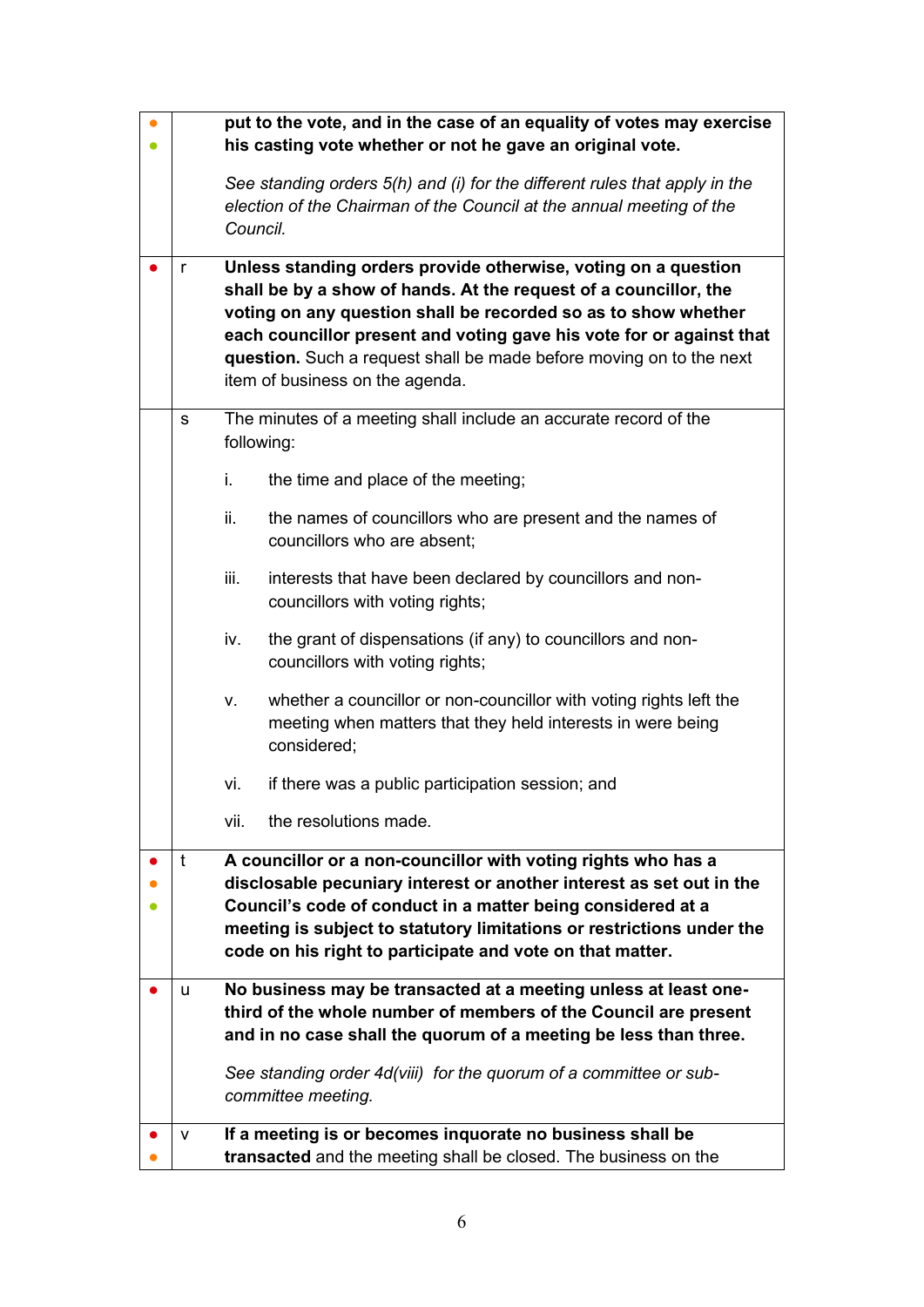|   | agenda for the meeting shall be adjourned to another meeting. |
|---|---------------------------------------------------------------|
| W | A meeting shall not exceed a period of 3 hours                |

- <span id="page-6-0"></span>**4. Committees and sub-committees**
- a **Unless the Council determines otherwise, a committee may appoint a sub-committee whose terms of reference and members shall be determined by the committee.**
- b **The members of a committee may include non-councillors unless it is a committee which regulates and controls the finances of the Council.**
- c **Unless the Council determines otherwise, all the members of an advisory committee and a sub-committee of the advisory committee may be noncouncillors.**
- d The Council may appoint standing committees or other committees as may be necessary, and:
	- i. shall determine their terms of reference;
	- ii. shall determine the number and time of the ordinary meetings of a standing committee up until the date of the next annual meeting of the Council;
	- iii. shall permit a committee, other than in respect of the ordinary meetings of a committee, to determine the number and time of its meetings;
	- iv. shall, subject to standing orders 4(b) and (c), appoint and determine the terms of office of members of such a committee;
	- v. shall permit a committee to appoint its own chairman at the first meeting of the committee after the annual meeting of the council;
	- vi. shall determine the place, notice requirements and quorum for a meeting of a committee and a sub-committee which, in both cases, shall be no less than three;
	- vii. shall determine if the public may participate at a meeting of a committee;
	- viii. shall determine if the public and press are permitted to attend the meetings of a sub-committee and also the advance public notice requirements, if any, required for the meetings of a sub-committee;
	- ix. shall determine if the public may participate at a meeting of a subcommittee that they are permitted to attend; and
	- x. may dissolve a committee or a sub-committee.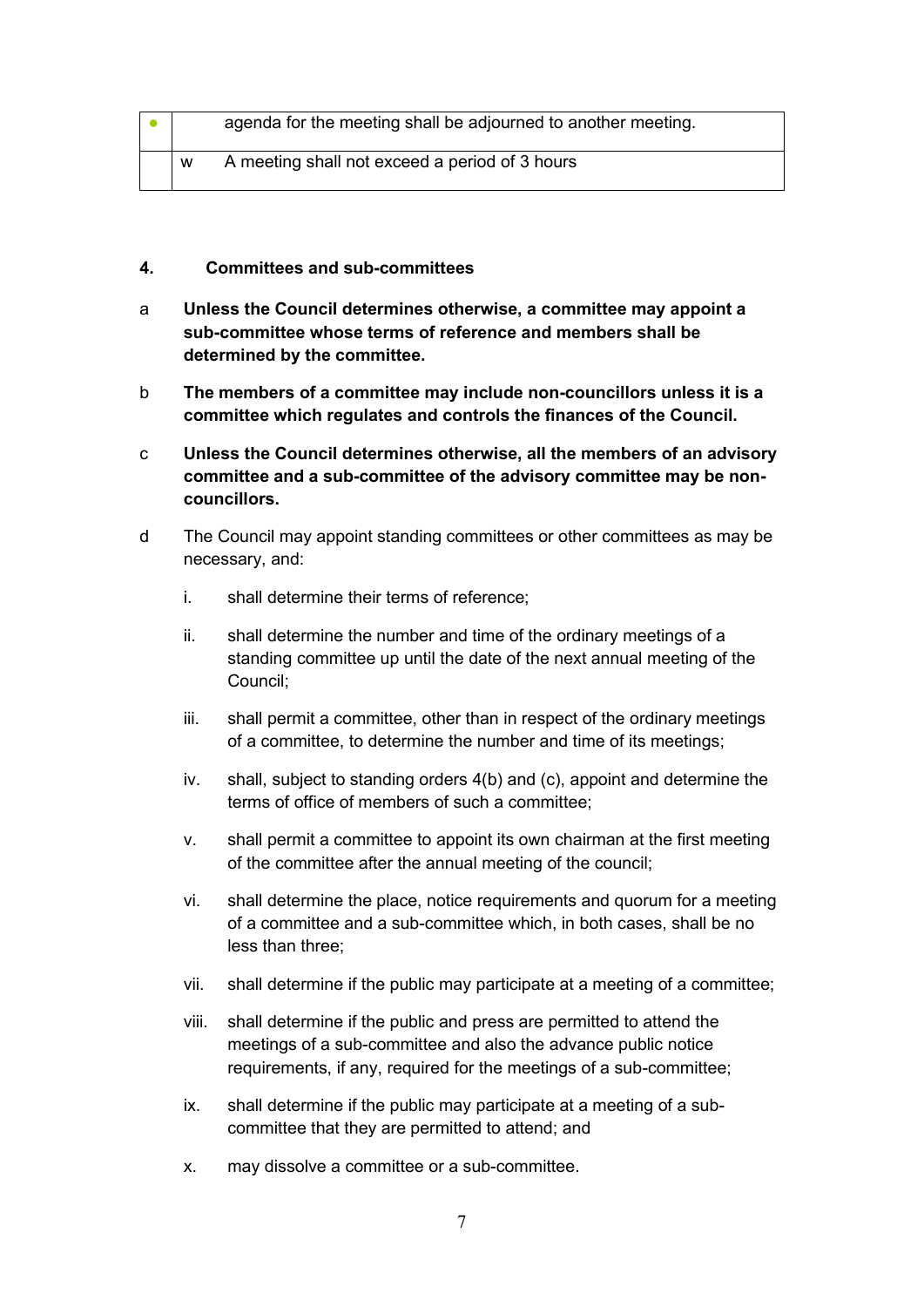- <span id="page-7-0"></span>**5. Ordinary council meetings**
- a **In an election year, the annual meeting of the Council shall be held on or within 14 days following the day on which the councillors elected take office.**
- b **In a year which is not an election year, the annual meeting of the Council shall be held on such day in May as the Council decides.**
- c **If no other time is fixed, the annual meeting of the Council shall take place at 6pm.**
- d **In addition to the annual meeting of the Council, at least three other ordinary meetings shall be held in each year on such dates and times as the Council decides.**
- e **The first business conducted at the annual meeting of the Council shall be the election of the Chairman and Vice-Chairman (if there is one) of the Council.**
- f **The Chairman of the Council, unless he has resigned or becomes disqualified, shall continue in office and preside at the annual meeting until his successor is elected at the next annual meeting of the Council.**
- g **The Vice-Chairman of the Council, if there is one, unless he resigns or becomes disqualified, shall hold office until immediately after the election of the Chairman of the Council at the next annual meeting of the Council.**
- h **In an election year, if the current Chairman of the Council has not been re-elected as a member of the Council, he shall preside at the annual meeting until a successor Chairman of the Council has been elected. The current Chairman of the Council shall not have an original vote in respect of the election of the new Chairman of the Council but shall give a casting vote in the case of an equality of votes.**
- i **In an election year, if the current Chairman of the Council has been reelected as a member of the Council, he shall preside at the annual meeting until a new Chairman of the Council has been elected. He may exercise an original vote in respect of the election of the new Chairman of the Council and shall give a casting vote in the case of an equality of votes.**
- j Following the election of the Chairman of the Council and Vice-Chairman (if there is one) of the Council at the annual meeting, the business shall include:
	- i. **In an election year, delivery by the Chairman of the Council and councillors of their acceptance of office forms unless the Council resolves for this to be done at a later date. In a year which is not an election year, delivery by the Chairman of the Council of his acceptance of office form unless the Council resolves for this to be done at a later date;**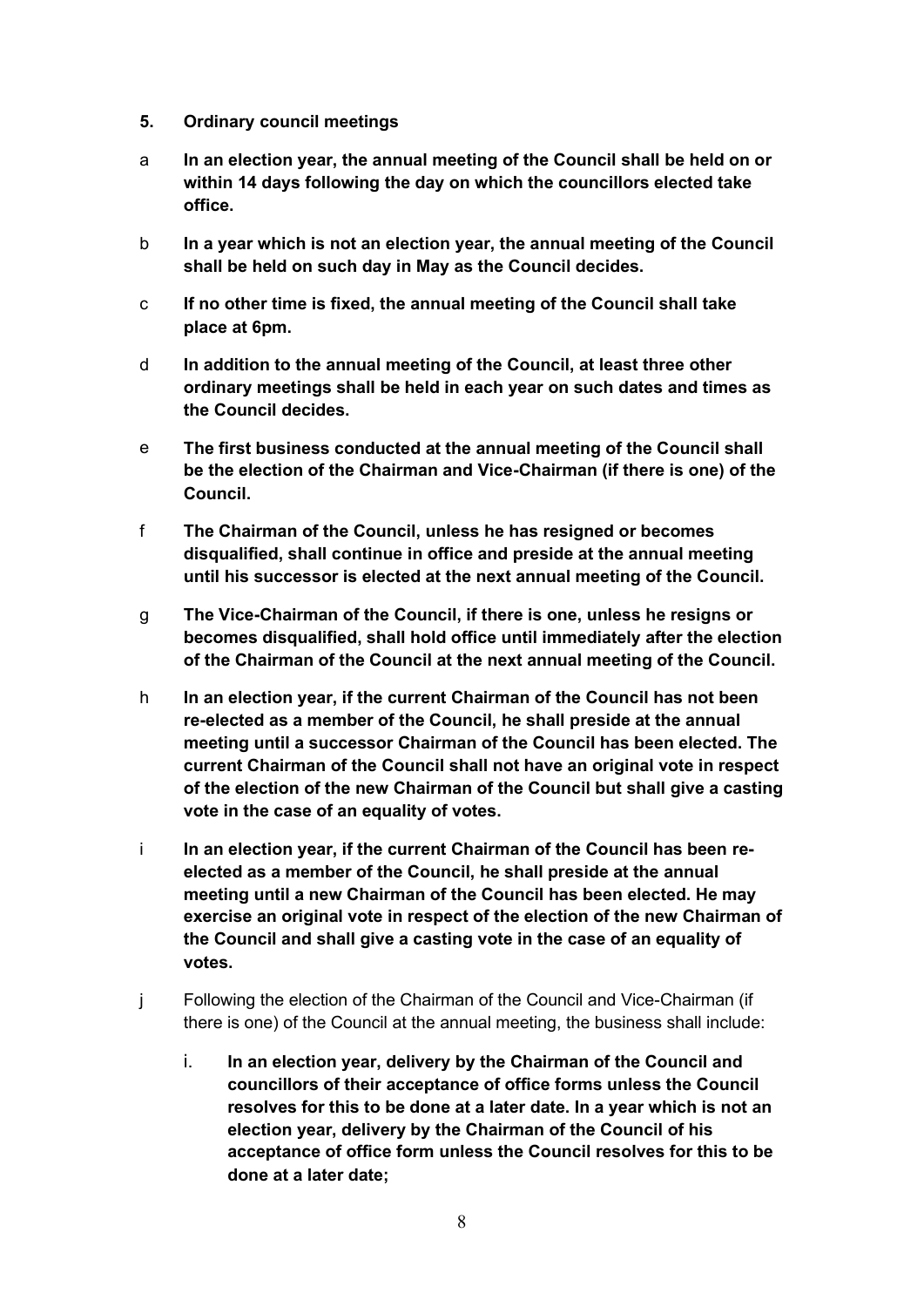- ii. Confirmation of the accuracy of the minutes of the last meeting of the Council;
- iii. Review of delegation arrangements to committees, sub-committees, staff and other local authorities;
- iv. Review of the terms of reference for committees;
- v. Appointment of members to existing committees;
- vi. Appointment of any new committees in accordance with standing order 4;
- vii. Review and adoption of appropriate standing orders and financial regulations;
- viii. Review of arrangements (including legal agreements) with other local authorities, not-for-profit bodies and businesses.
- ix. Review of representation on or work with external bodies and arrangements for reporting back;
- x. In an election year, to make arrangements with a view to the Council becoming eligible to exercise the general power of competence in the future;
- xi. Review of inventory of land and other assets including buildings and office equipment;
- xii. Confirmation of arrangements for insurance cover in respect of all insurable risks;
- xiii. Review of the Council's and/or staff subscriptions to other bodies;
- xiv. Review of the Council's complaints procedure;
- xv. Review of the Council's policies, procedures and practices in respect of its obligations under freedom of information and data protection legislation (*see also standing orders 11, 20 and 21*);
- xvi. Review of the Council's policy for dealing with the press/media;
- xvii. Review of the Council's employment policies and procedures;
- xviii. Review of the Council's expenditure incurred under s.137 of the Local Government Act 1972 or the general power of competence.
- xix. Determining the time and place of ordinary meetings of the Council up to and including the next annual meeting of the Council.
- <span id="page-8-0"></span>**6. Extraordinary meetings of the council, committees and sub-committees**
- a **The Chairman of the Council may convene an extraordinary meeting of the Council at any time.**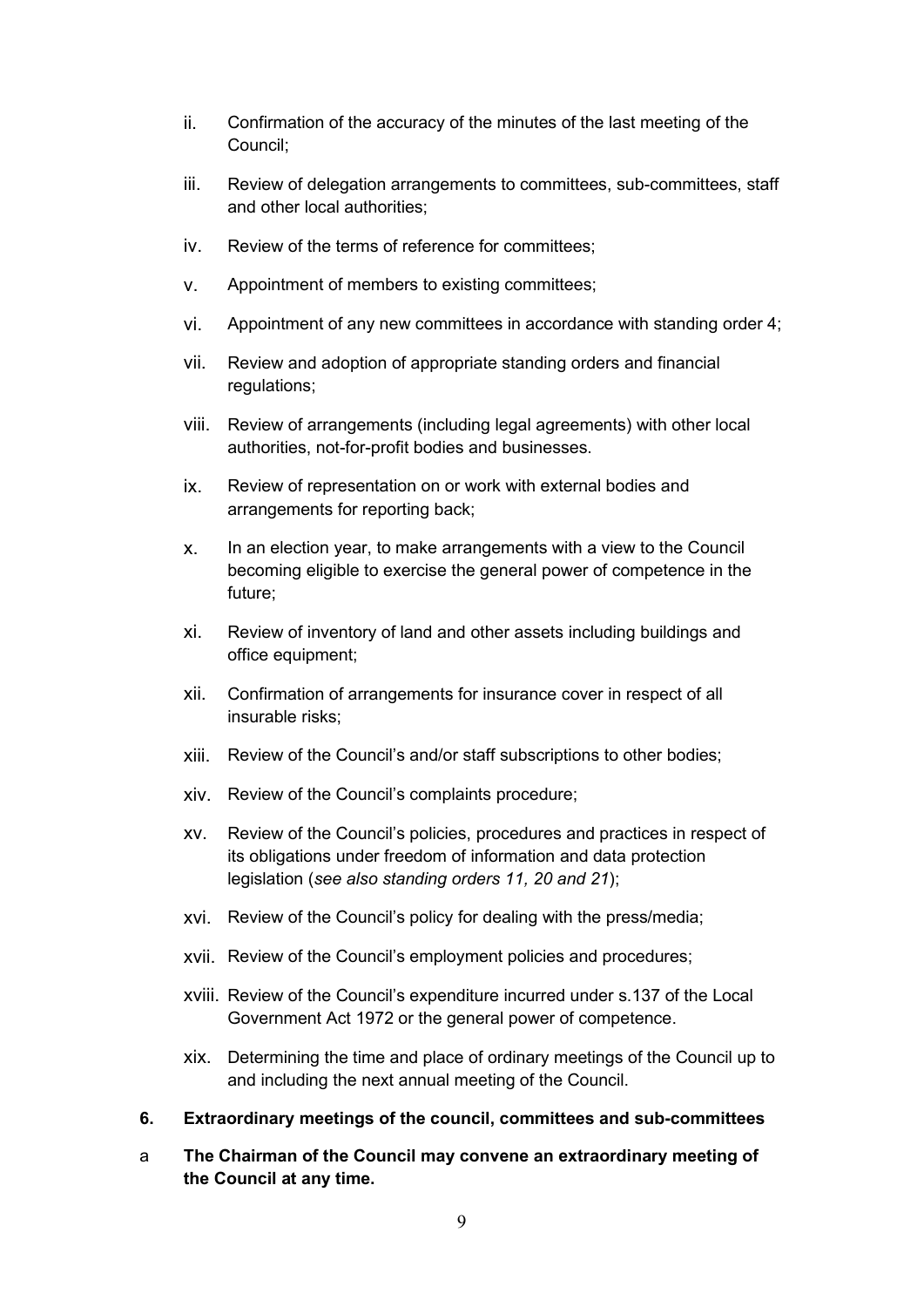- b **If the Chairman of the Council does not call an extraordinary meeting of the Council within seven days of having been requested in writing to do so by two councillors, any two councillors may convene an extraordinary meeting of the Council. The public notice giving the time, place and agenda for such a meeting shall be signed by the two councillors.**
- c The chairman of a committee or a sub-committee may convene an extraordinary meeting of the committee, or the sub-committee, at any time.
- d If the chairman of a committee, or a sub-committee, does not call an extraordinary meeting within 7 days of having been requested to do so by 2 members of the committee, or the sub-committee, any 2 members of the committee, or the sub-committee, may convene an extraordinary meeting of the committee, or a sub-committee.

#### <span id="page-9-0"></span>**7. Previous resolutions**

- a A resolution shall not be reversed within six months except either by a special motion, which requires written notice by at least 2 councillors to be given to the Proper Officer in accordance with standing order 9, or by a motion moved in pursuance of the recommendation of a committee or a sub-committee.
- b When a motion moved pursuant to standing order 7(a) has been disposed of, no similar motion may be moved for a further six months.

### <span id="page-9-1"></span>**8. Voting on appointments**

a Where more than two persons have been nominated for a position to be filled by the Council and none of those persons has received an absolute majority of votes in their favour, the name of the person having the least number of votes shall be struck off the list and a fresh vote taken. This process shall continue until a majority of votes is given in favour of one person. A tie in votes may be settled by the casting vote exercisable by the chairman of the meeting.

## <span id="page-9-2"></span>**9. Motions for a meeting that require written notice to be given to the proper officer**

- a A motion shall relate to the responsibilities of the meeting for which it is tabled and in any event shall relate to the performance of the Council's statutory functions, powers and obligations or an issue which specifically affects the Council's area or its residents.
- b No motion may be moved at a meeting unless it is on the agenda and the mover has given written notice of its wording to the Proper Officer at least 7 clear days before the meeting. Clear days do not include the day of the notice or the day of the meeting.
- c The Proper Officer may, before including a motion on the agenda received in accordance with standing order 9(b), correct obvious grammatical or typographical errors in the wording of the motion.
- d If the Proper Officer considers the wording of a motion received in accordance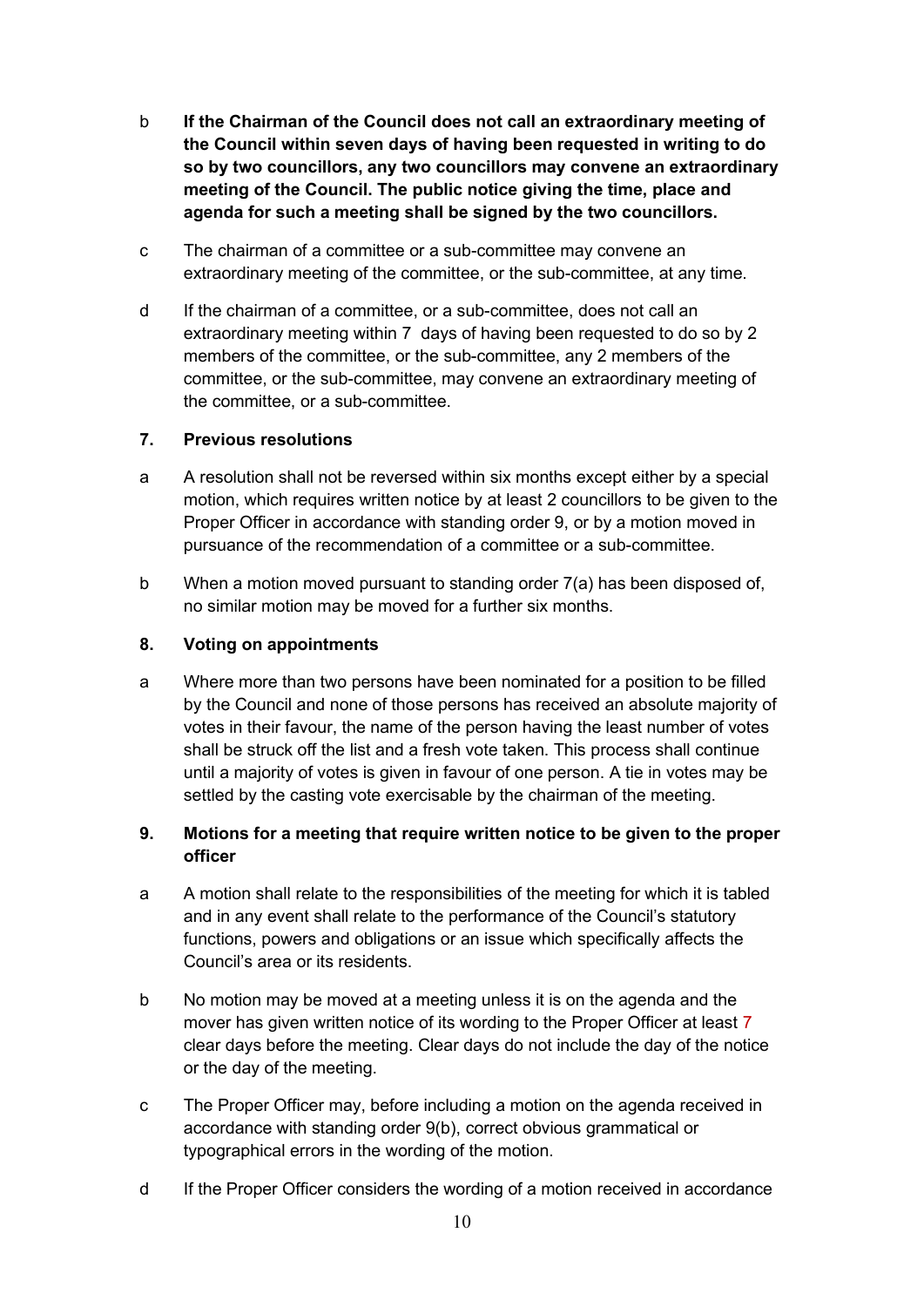with standing order 9(b) is not clear in meaning, the motion shall be rejected until the mover of the motion resubmits it, so that it can be understood, in writing, to the Proper Officer at least 6 clear days before the meeting.

- e If the wording or subject of a proposed motion is considered improper, the Proper Officer shall consult with the chairman of the forthcoming meeting or, as the case may be, the councillors who have convened the meeting, to consider whether the motion shall be included in the agenda or rejected.
- f The decision of the Proper Officer as to whether or not to include the motion on the agenda shall be final.
- g Motions rejected shall be recorded with an explanation by the Proper Officer of the reason for rejection.

#### <span id="page-10-0"></span>**10. Motions at a meeting that do not require written notice**

- a The following motions may be moved at a meeting without written notice to the Proper Officer:
	- i. to correct an inaccuracy in the draft minutes of a meeting;
	- ii. to move to a vote;
	- iii. to defer consideration of a motion;
	- iv. to refer a motion to a particular committee or sub-committee;
	- v. to appoint a person to preside at a meeting;
	- vi. to change the order of business on the agenda;
	- vii. to proceed to the next business on the agenda;
	- viii. to require a written report;
	- ix. to appoint a committee or sub-committee and their members;
	- x. to extend the time limits for speaking;
	- xi. to exclude the press and public from a meeting in respect of confidential or other information which is prejudicial to the public interest;
	- xii. to not hear further from a councillor or a member of the public;
	- xiii. to exclude a councillor or member of the public for disorderly conduct;
	- xiv. to temporarily suspend the meeting;
	- xv. to suspend a particular standing order (unless it reflects mandatory statutory or legal requirements);
	- xvi. to adjourn the meeting; or
	- xvii. to close the meeting.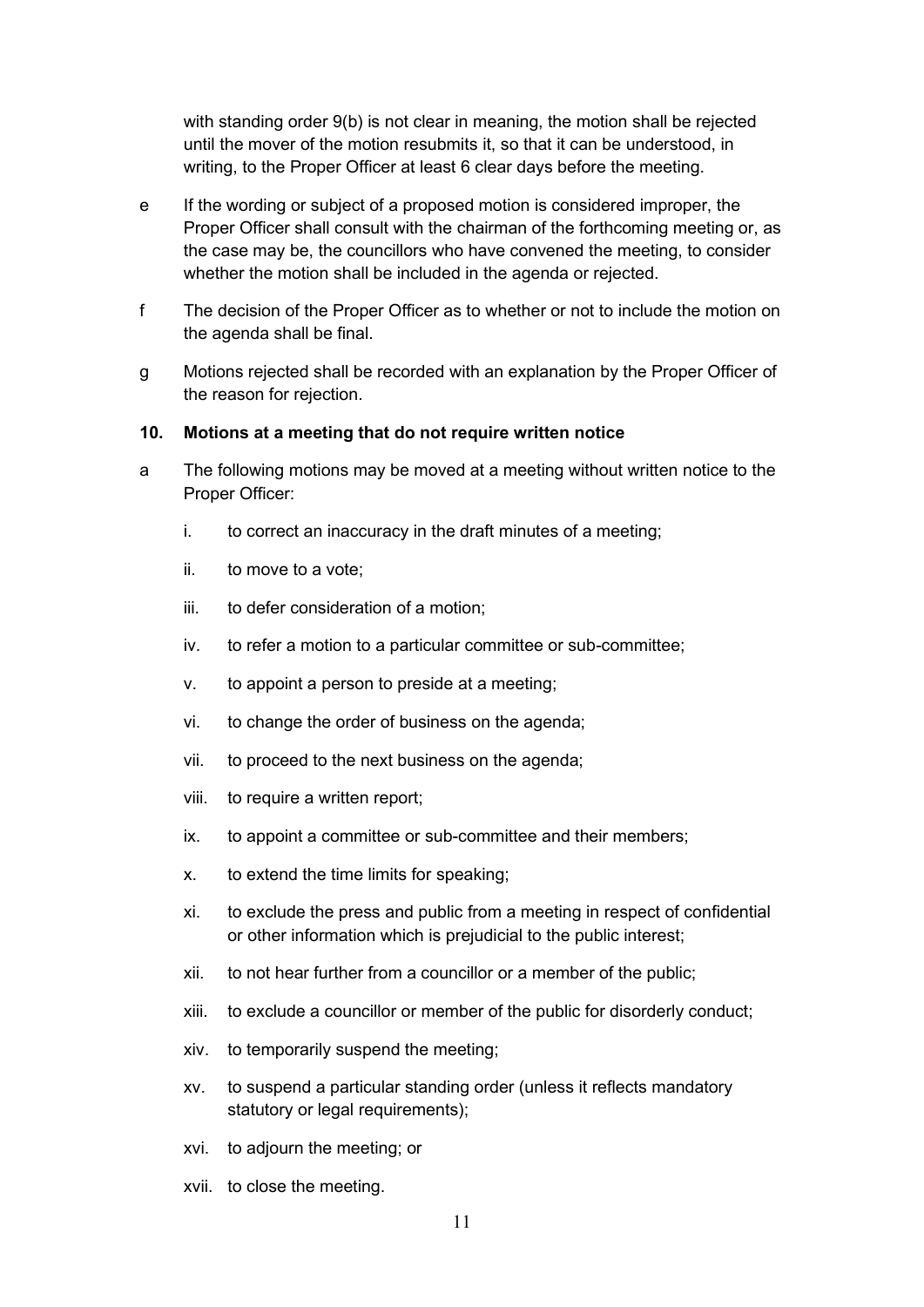#### <span id="page-11-0"></span>**11. Management of information**

See also standing order 20.

- a **The Council shall have in place and keep under review, technical and organisational measures to keep secure information (including personal data) which it holds in paper and electronic form. Such arrangements shall include deciding who has access to personal data and encryption of personal data.**
- b **The Council shall have in place, and keep under review, policies for the retention and safe destruction of all information (including personal data) which it holds in paper and electronic form. The Council's retention policy shall confirm the period for which information (including personal data) shall be retained or if this is not possible the criteria used to determine that period (e.g. the Limitation Act 1980).**
- c **The agenda, papers that support the agenda and the minutes of a meeting shall not disclose or otherwise undermine confidential information or personal data without legal justification.**
- d **Councillors, staff, the Council's contractors and agents shall not disclose confidential information or personal data without legal justification.**

#### <span id="page-11-1"></span>**12. Draft minutes**

| <b>Full Council meetings</b> | $\bullet$ |
|------------------------------|-----------|
| Committee meetings           | ●         |
| Sub-committee meetings       |           |

- a If the draft minutes of a preceding meeting have been served on councillors with the agenda to attend the meeting at which they are due to be approved for accuracy, they shall be taken as read.
- b There shall be no discussion about the draft minutes of a preceding meeting except in relation to their accuracy. A motion to correct an inaccuracy in the draft minutes shall be moved in accordance with standing order 10(a)(i).
- c The accuracy of draft minutes, including any amendment(s) made to them, shall be confirmed by resolution and shall be signed by the chairman of the meeting and stand as an accurate record of the meeting to which the minutes relate.
- d If the chairman of the meeting does not consider the minutes to be an accurate record of the meeting to which they relate, he shall sign the minutes and include a paragraph in the following terms or to the same effect:

"The chairman of this meeting does not believe that the minutes of the meeting of the ( ) held on [date] in respect of ( ) were a correct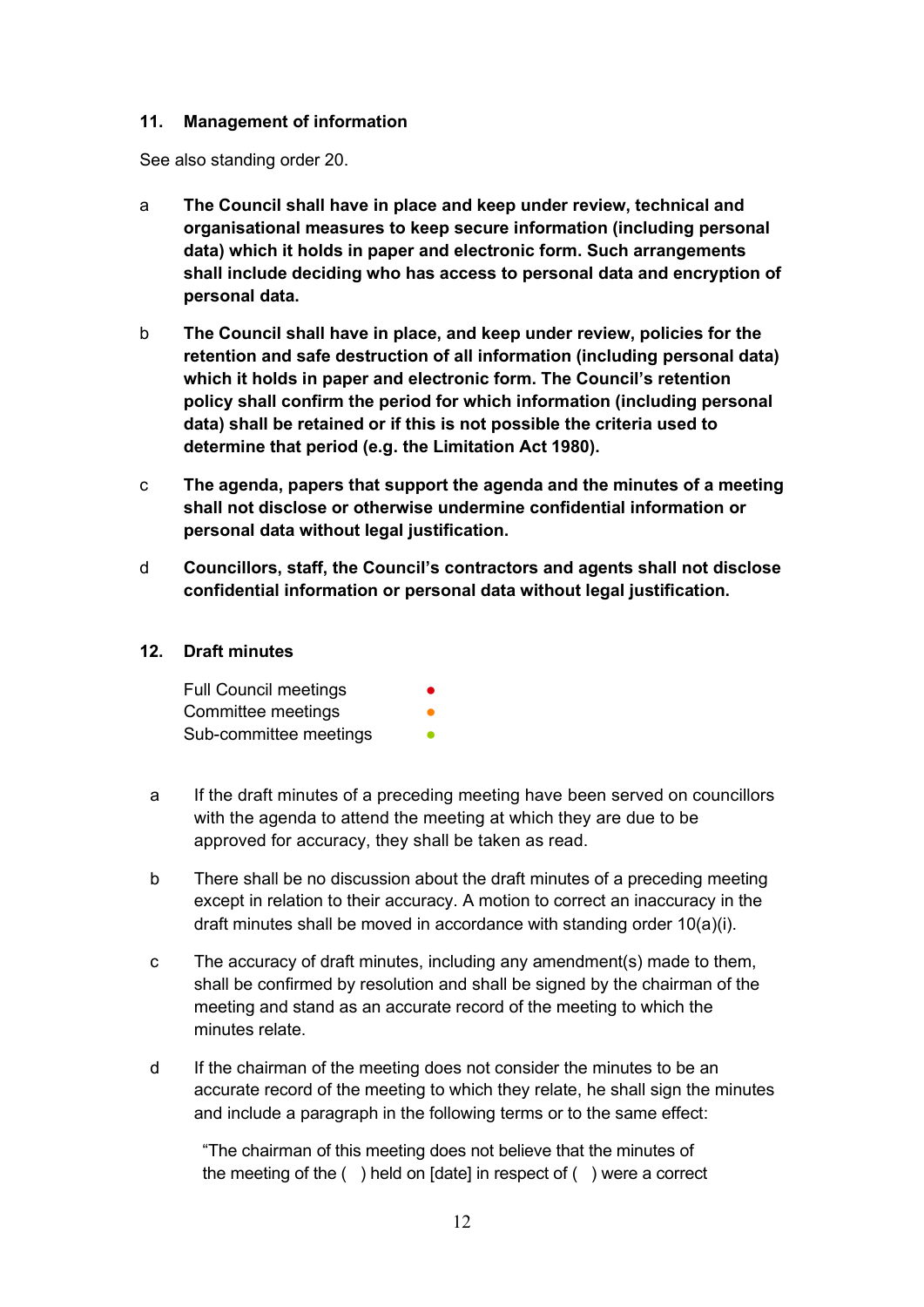record but his view was not upheld by the meeting and the minutes are confirmed as an accurate record of the proceedings."

- ● ● e **If the Council's gross annual income or expenditure (whichever is higher) does not exceed £25,000, it shall publish draft minutes on a website which is publicly accessible and free of charge not later than one month after the meeting has taken place.**
	- f Subject to the publication of draft minutes in accordance with standing order 12(e) and standing order 20(a) and following a resolution which confirms the accuracy of the minutes of a meeting, the draft minutes or recordings of the meeting for which approved minutes exist shall be destroyed.

## <span id="page-12-0"></span>**13. Code of conduct and dispensations**

See also standing order 3(u).

- a All councillors and non-councillors with voting rights shall observe the code of conduct adopted by the Council.
- b Unless he has been granted a dispensation, a councillor or non-councillor with voting rights shall withdraw from a meeting when it is considering a matter in which he has a disclosable pecuniary interest. He may return to the meeting after it has considered the matter in which he had the interest.
- c Unless he has been granted a dispensation, a councillor or non-councillor with voting rights shall withdraw from a meeting when it is considering a matter in which he has another interest if so required by the Council's code of conduct. He may return to the meeting after it has considered the matter in which he had the interest.
- d **Dispensation requests shall be in writing and submitted to the Proper Officer** as soon as possible before the meeting, or failing that, at the start of the meeting for which the dispensation is required.
- e A decision as to whether to grant a dispensation shall be made by a meeting of the Council, or committee or sub-committee for which the dispensation is required and that decision is final.
- f A dispensation request shall confirm:
	- i. the description and the nature of the disclosable pecuniary interest or other interest to which the request for the dispensation relates;
	- ii. whether the dispensation is required to participate at a meeting in a discussion only or a discussion and a vote;
	- iii. the date of the meeting or the period (not exceeding four years) for which the dispensation is sought; and
	- iv. an explanation as to why the dispensation is sought.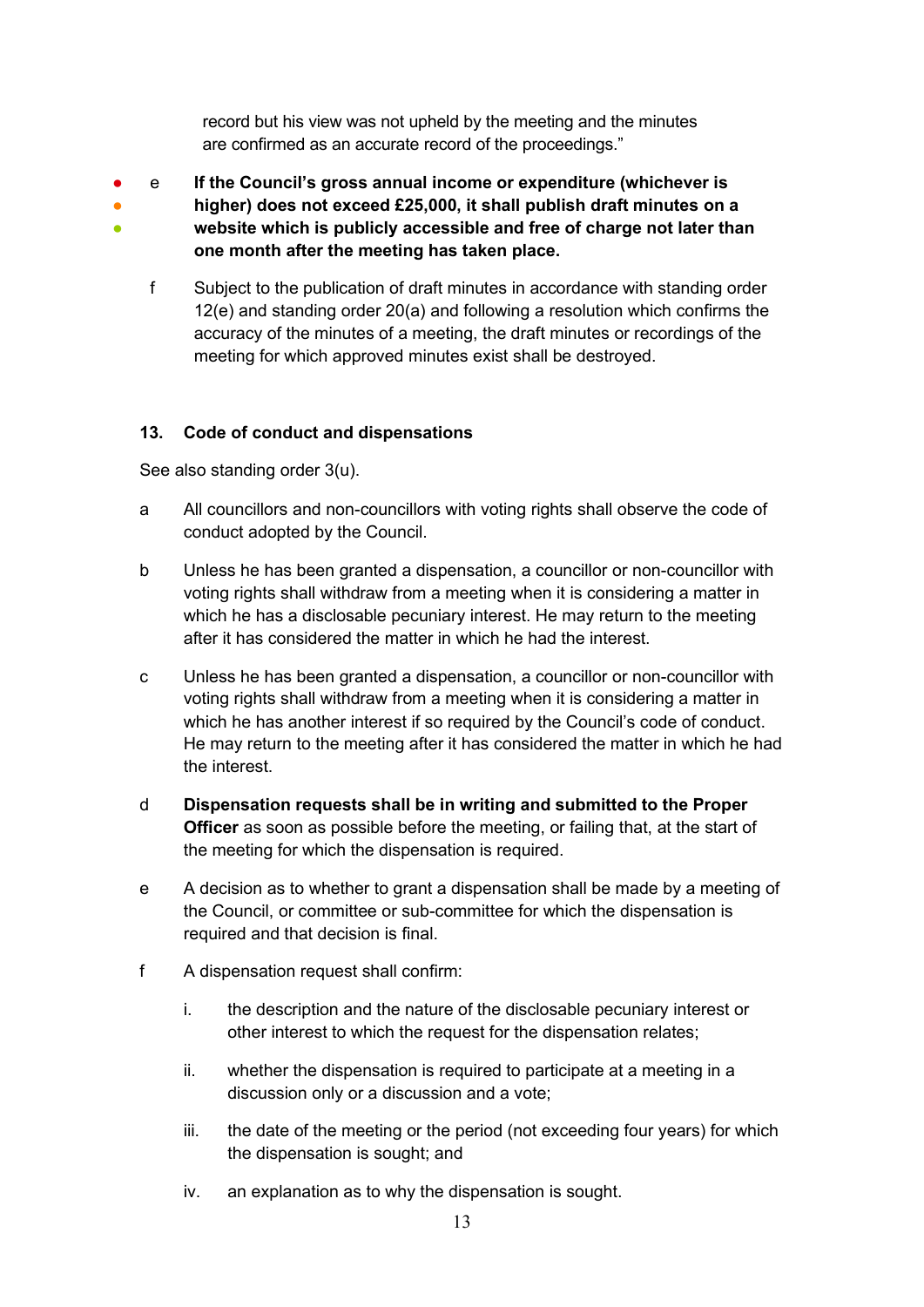- g Subject to standing orders 13(d) and (f), a dispensation request shall be considered at the beginning of the meeting of the Council, or committee or subcommittee for which the dispensation is required.
- **h A dispensation may be granted in accordance with standing order 13(e) if having regard to all relevant circumstances any of the following apply:**
	- **i. without the dispensation the number of persons prohibited from participating in the particular business would be so great a proportion of the meeting transacting the business as to impede the transaction of the business;**
	- **ii. granting the dispensation is in the interests of persons living in the Council's area; or**
	- **iii. it is otherwise appropriate to grant a dispensation.**

### <span id="page-13-0"></span>**14. Code of conduct complaints**

- a Upon notification by the District or Unitary Council that it is dealing with a complaint that a councillor or non-councillor with voting rights has breached the Council's code of conduct, the Proper Officer shall, subject to standing order 11, report this to the Council.
- b Where the notification in standing order 14(a) relates to a complaint made by the Proper Officer, the Proper Officer shall notify the Chairman of Council of this fact, and the Chairman shall nominate another staff member, councillor or appropriate person to assume the duties of the Proper Officer in relation to the complaint until it has been determined and the Council has agreed what action, if any, to take in accordance with standing order 14(d).
- c The Council may:
	- i. provide information or evidence where such disclosure is necessary to investigate the complaint or is a legal requirement;
	- ii. seek information relevant to the complaint from the person or body with statutory responsibility for investigation of the matter;
- d **Upon notification by the District or Unitary Council that a councillor or non-councillor with voting rights has breached the Council's code of conduct, the Council shall consider what, if any, action to take against him. Such action excludes disqualification or suspension from office.**

## <span id="page-13-1"></span>**15. Proper officer**

- a The Proper Officer shall be either (i) the clerk or (ii) other staff member(s) nominated by the Council to undertake the work of the Proper Officer when the Proper Officer is absent.
- b The Proper Officer shall:
	- i. **at least three clear days before a meeting of the council, a**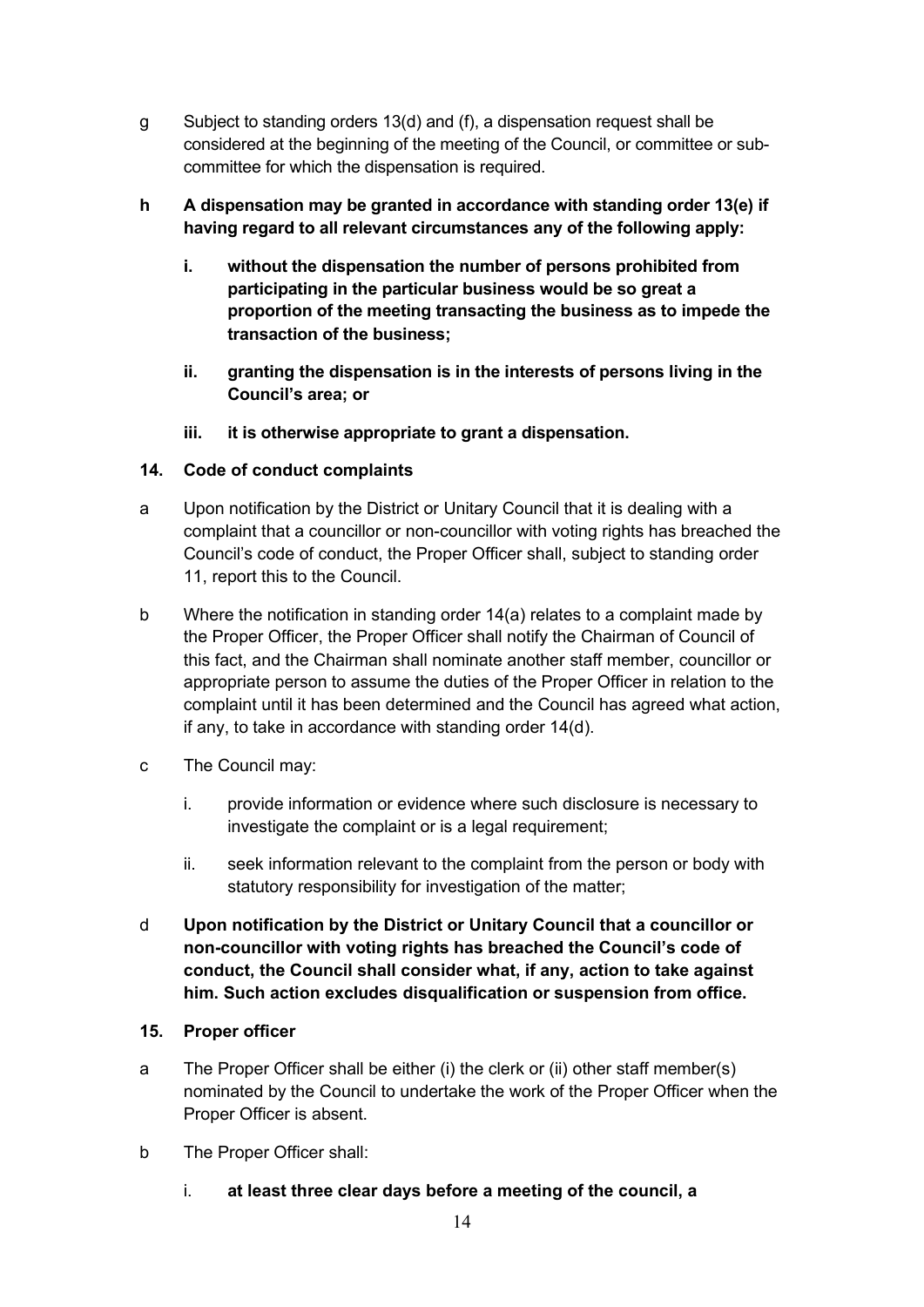**committee** or a sub-committee**,**

- **serve on councillors by delivery or post at their residences or by email authenticated in such manner as the Proper Officer thinks fit, a signed summons confirming the time, place and the agenda (provided the councillor has consented to service by email), and**
- **Provide, in a conspicuous place, public notice of the time, place and agenda (provided that the public notice with agenda of an extraordinary meeting of the Council convened by councillors is signed by them).**

*See standing order 3(b) for the meaning of clear days for a meeting of a full council and standing order 3(c) for the meaning of clear days for a meeting of a committee;*

- ii. **convene a meeting of the Council for the election of a new Chairman of the Council, occasioned by a casual vacancy in his office;**
- iii. **facilitate inspection of the minute book by local government electors;**
- iv. **receive and retain copies of byelaws made by other local authorities;**
- v. hold acceptance of office forms from councillors;
- vi. hold a copy of every councillor's register of interests;
- vii. assist with responding to requests made under freedom of information legislation and rights exercisable under data protection legislation, in accordance with the Council's relevant policies and procedures;
- viii. liaise, as appropriate, with the Council's Data Protection Officer (if there is one);
- ix. receive and send general correspondence and notices on behalf of the Council except where there is a resolution to the contrary;
- x. assist in the organisation of, storage of, access to, security of and destruction of information held by the Council in paper and electronic form subject to the requirements of data protection and freedom of information legislation and other legitimate requirements (e.g. the Limitation Act 1980);
- xi. arrange for legal deeds to be executed; (*see also standing order 23);*
- xii. arrange or manage the prompt authorisation, approval, and instruction regarding any payments to be made by the Council in accordance with its financial regulations;
- xiii. record every planning application notified to the Council and the Council's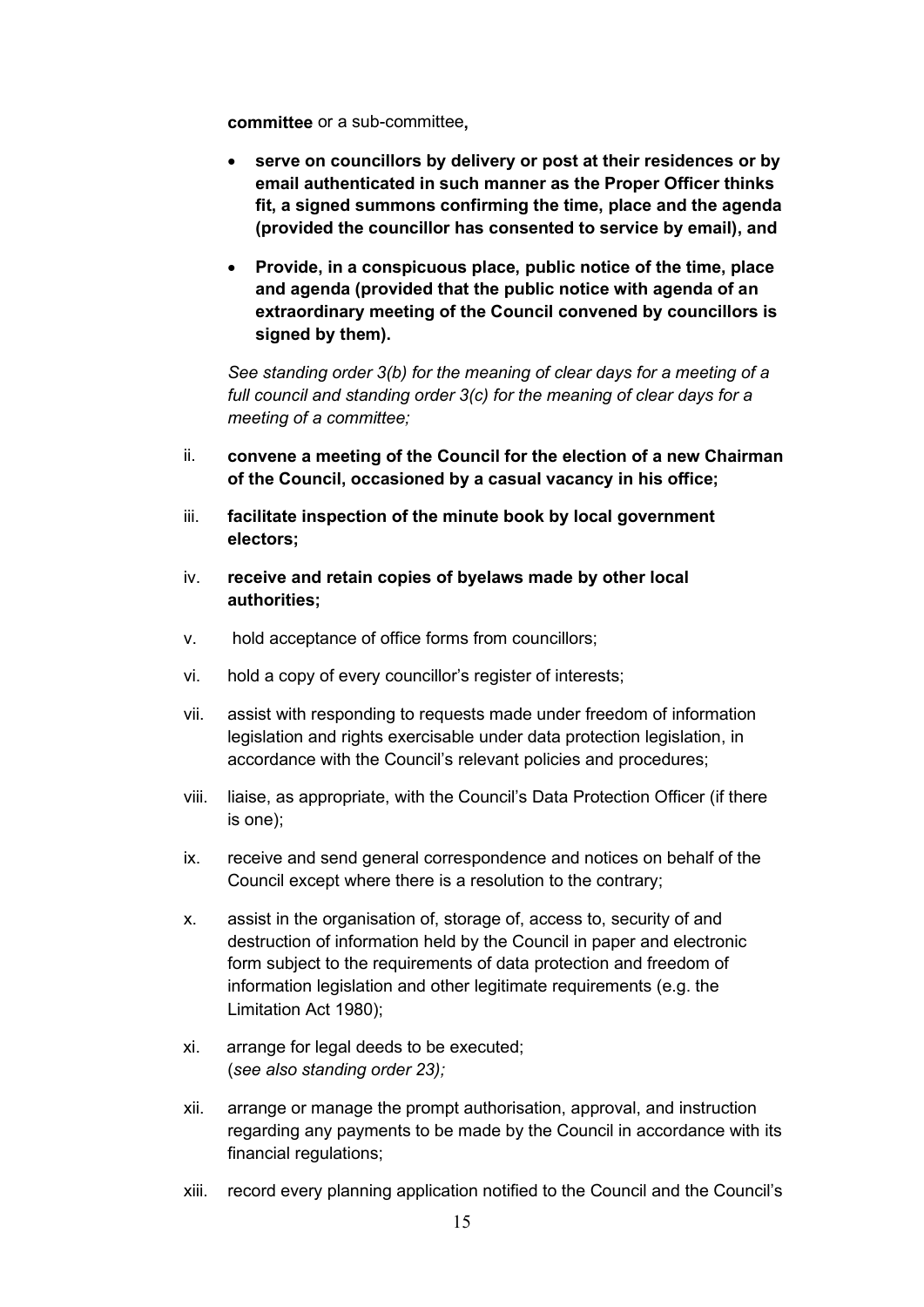response to the local planning authority in a book for such purpose;

- xiv. refer a planning application received by the Council to the Chairman or in his absence the Vice-Chairman (if there is one) of the Council within two working days of receipt to facilitate an extraordinary meeting if the nature of a planning application requires consideration before the next ordinary meeting of the Council;
- xv. manage access to information about the Council via the publication scheme; and
- xvi. retain custody of the seal of the Council (if there is one) which shall not be used without a resolution to that effect. (s*ee also standing order 23).*

#### <span id="page-15-0"></span>**16. Responsible financial officer**

a The Council shall appoint appropriate staff member(s) to undertake the work of the Responsible Financial Officer when the Responsible Financial Officer is absent.

#### <span id="page-15-1"></span>**17. Accounts and accounting statements**

- a "Proper practices" in standing orders refer to the most recent version of "Governance and Accountability for Local Councils – a Practitioners' Guide".
- b All payments by the Council shall be authorised, approved and paid in accordance with the law, proper practices and the Council's financial regulations.
- c The Responsible Financial Officer shall supply to each councillor as soon as practicable after 30 June, 30 September and 31 December in each year a statement to summarise:
	- i. the Council's receipts and payments (or income and expenditure) for each quarter;
	- ii. the Council's aggregate receipts and payments (or income and expenditure) for the year to date;
	- iii. the balances held at the end of the quarter being reported and

which includes a comparison with the budget for the financial year and highlights any actual or potential overspends.

- d As soon as possible after the financial year end at 31 March, the Responsible Financial Officer shall provide:
	- i. each councillor with a statement summarising the Council's receipts and payments (or income and expenditure) for the last quarter and the year to date for information; and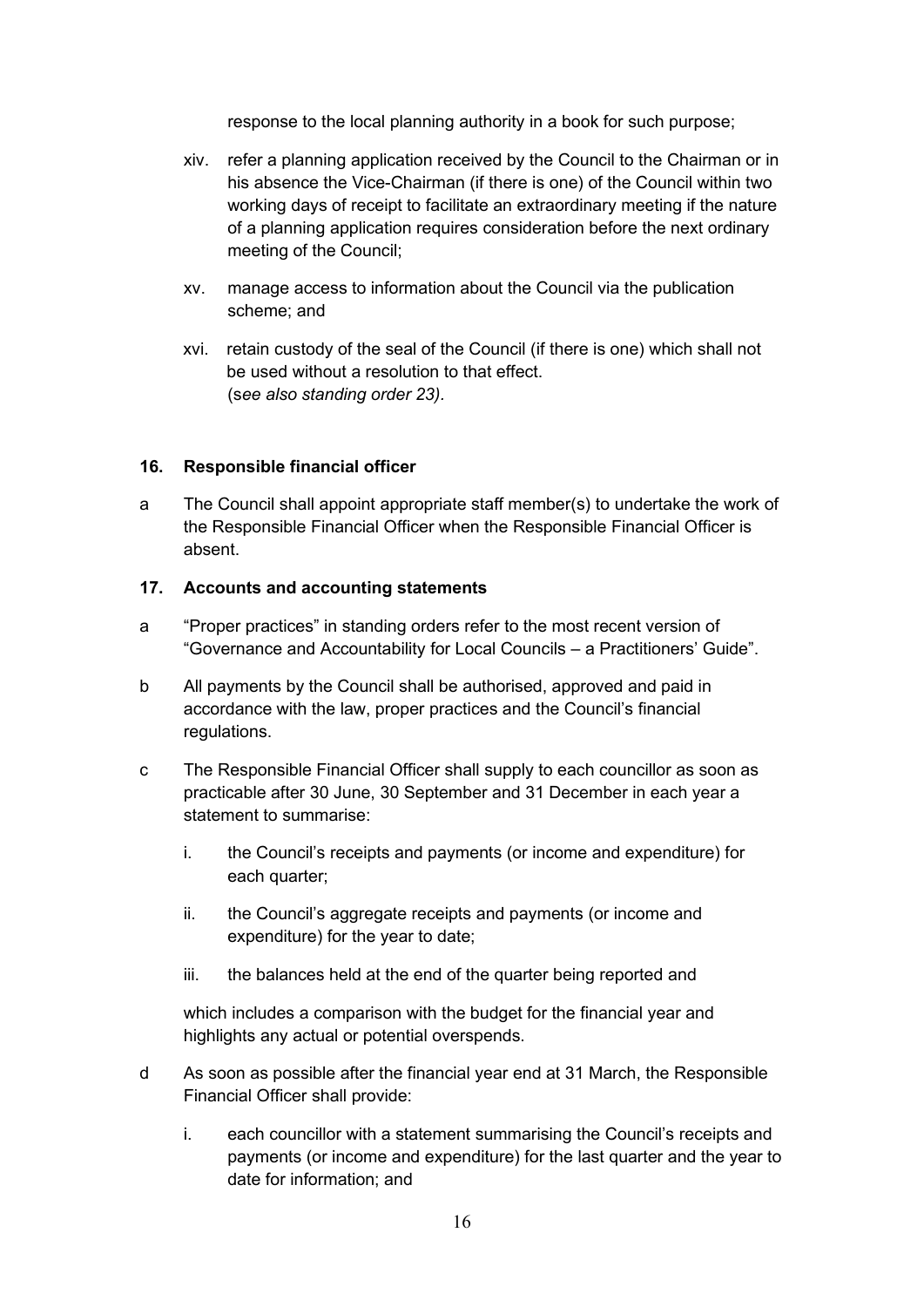- ii. to the Council the accounting statements for the year in the form of Section 2 of the annual governance and accountability return, as required by proper practices, for consideration and approval.
- e The year-end accounting statements shall be prepared in accordance with proper practices and apply the form of accounts determined by the Council (receipts and payments, or income and expenditure) for the year to 31 March. A completed draft annual governance and accountability return shall be presented to all councillors at least 14 days prior to anticipated approval by the Council. The annual governance and accountability return of the Council, which is subject to external audit, including the annual governance statement, shall be presented to the Council for consideration and formal approval before 30 June.

### <span id="page-16-0"></span>**18. Financial controls and procurement**

- a. The Council shall consider and approve financial regulations drawn up by the Responsible Financial Officer, which shall include detailed arrangements in respect of the following:
	- i. the keeping of accounting records and systems of internal controls;
	- ii. the assessment and management of financial risks faced by the Council;
	- iii. the work of the independent internal auditor in accordance with proper practices and the receipt of regular reports from the internal auditor, which shall be required at least annually;
	- iv. the inspection and copying by councillors and local electors of the Council's accounts and/or orders of payments; and
	- v. whether contracts with an estimated value below **£25,000** due to special circumstances are exempt from a tendering process or procurement exercise.
- b. Financial regulations shall be reviewed regularly and at least annually for fitness of purpose.
- c. **A public contract regulated by the Public Contracts Regulations 2015 with an estimated value in excess of £25,000 but less than the relevant thresholds in standing order 18(f) is subject to Regulations 109-114 of the Public Contracts Regulations 2015 which include a requirement on the Council to advertise the contract opportunity on the Contracts Finder website regardless of what other means it uses to advertise the opportunity unless it proposes to use an existing list of approved suppliers (framework agreement).**
- d. Subject to additional requirements in the financial regulations of the Council, the tender process for contracts for the supply of goods, materials, services or the execution of works shall include, as a minimum, the following steps: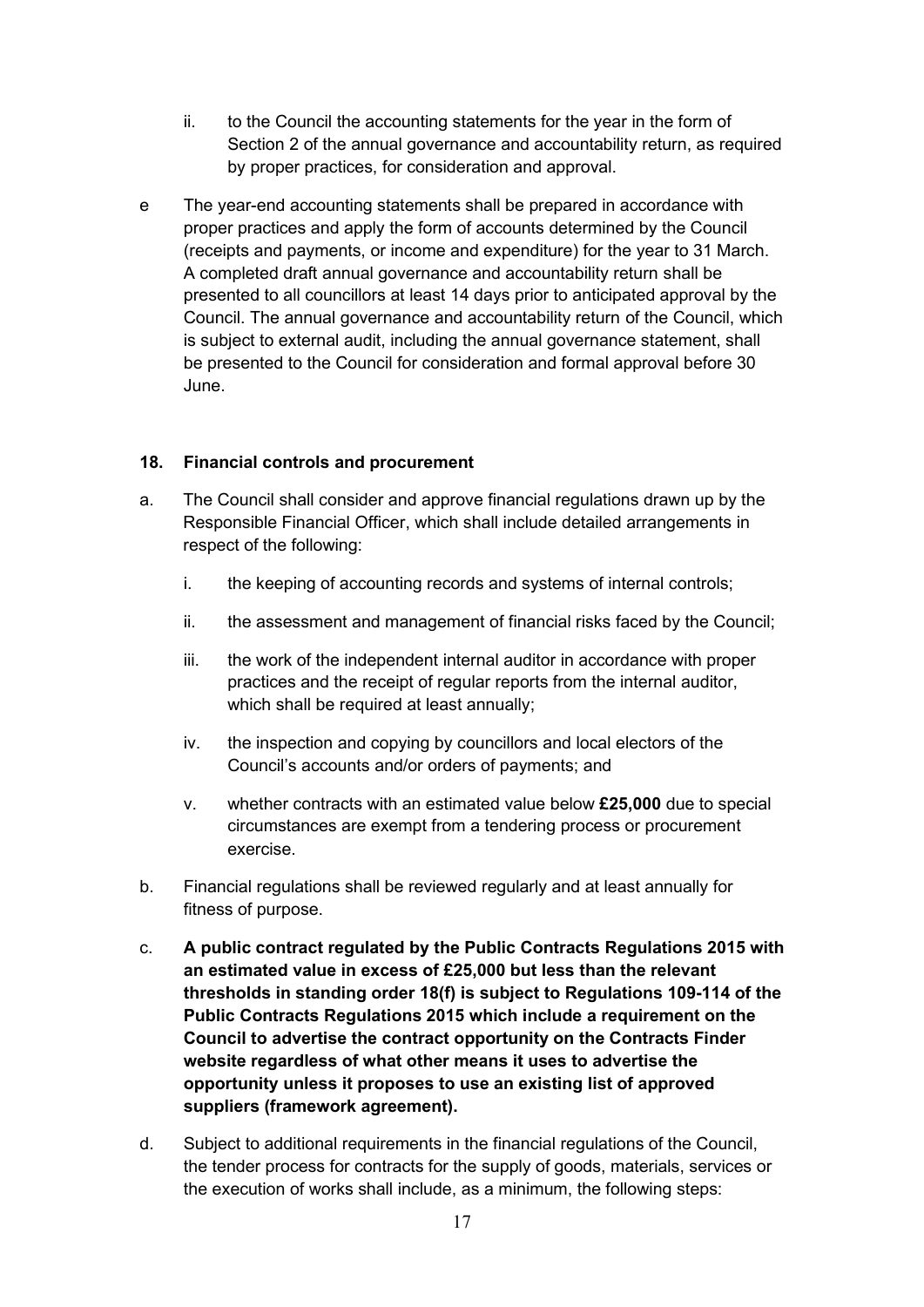- i. a specification for the goods, materials, services or the execution of works shall be drawn up;
- ii. an invitation to tender shall be drawn up to confirm (i) the Council's specification (ii) the time, date and address for the submission of tenders (iii) the date of the Council's written response to the tender and (iv) the prohibition on prospective contractors contacting councillors or staff to encourage or support their tender outside the prescribed process;
- iii. the invitation to tender shall be advertised in a local newspaper and in any other manner that is appropriate;
- iv. tenders are to be submitted in writing in a sealed marked envelope addressed to the Proper Officer;
- v. tenders shall be opened by the Proper Officer in the presence of at least two councillors after the deadline for submission of tenders has passed;
- vi. tenders are to be reported to and considered by the appropriate meeting of the Council or a committee or sub-committee with delegated responsibility.
- e. Neither the Council, nor a committee or a sub-committee with delegated responsibility for considering tenders, is bound to accept the lowest value tender.
- f. **A public contract regulated by the Public Contracts Regulations 2015 with an estimated value in excess of £213,477<sup>1</sup> for a public service or supply contract or in excess of £5,336,937<sup>2</sup> for a public works contract; or £663,540<sup>3</sup> for a social and other specific services contract (or other thresholds determined by the European Commission every two years and published in the Official Journal of the European Union (OJEU)) shall comply with the relevant procurement procedures and other requirements in the Public Contracts Regulations 2015 which include advertising the contract opportunity on the Contracts Finder website and in OJEU.**
- g. **A public contract in connection with the supply of gas, heat, electricity, drinking water, transport services, or postal services to the public; or the provision of a port or airport; or the exploration for or extraction of gas, oil or solid fuel with an estimated value in excess of £426,955<sup>4</sup> for a supply, services or design contract; or in excess of £5,336,937 for a works contract; or £663,540 for a social and other specific services contract (or other thresholds determined by the European Commission every two years and published in OJEU) shall comply with the relevant procurement procedures and other requirements in the Utilities Contracts**

<sup>1</sup> Procurement Thresholds as at 1 January 2022

 $2$  As above

<sup>&</sup>lt;sup>3</sup> No change to previous Threshold

<sup>4</sup> As 1 and 2 above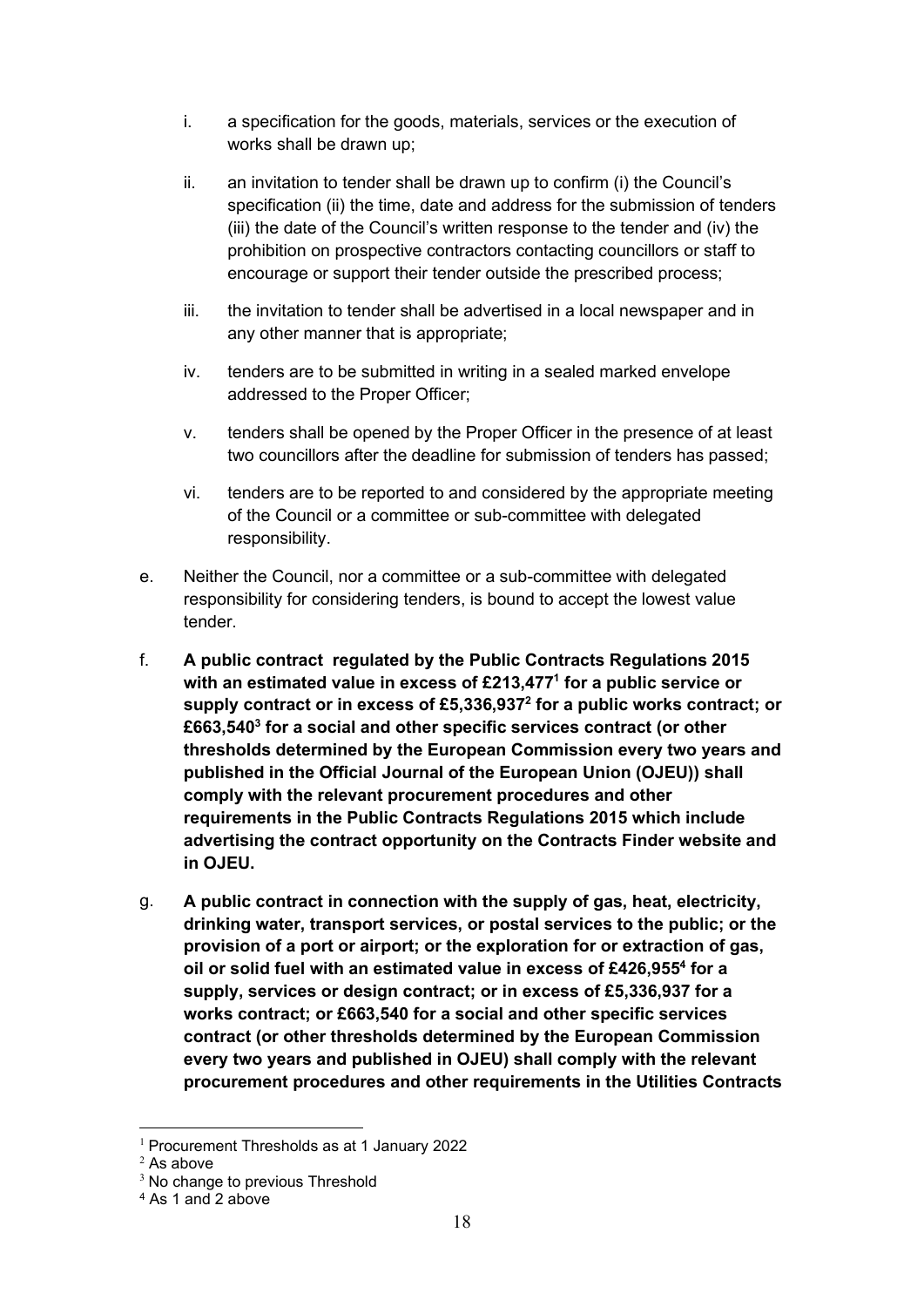### **Regulations 2016.**

#### <span id="page-18-0"></span>**19. Handling staff matters**

- a A matter personal to a member of staff that is being considered by a meeting of Council or the Human Resources committee is subject to standing order 11.
- b Subject to the Council's policy regarding absences from work, the Council's most senior member of staff shall notify the chairman of the HR committee or, if he is not available, the vice-chairman (if there is one) of the HR committee of absence occasioned by illness or other reason and that person shall report such absence to the HR committee at its next meeting.
- c The chairman of the HR committee or in his absence, the vice-chairman shall upon a resolution conduct a review of the performance and annual appraisal of the work of the Town Clerk and RFO. The reviews and appraisal shall be reported in writing and are subject to approval by resolution by the Human Resources committee.
- d Subject to the Council's policy regarding the handling of grievance matters, the Council's most senior member of staff shall contact the chairman of the Human Resources committeeor in his absence, the vice-chairman of the Human Resources committee in respect of an informal or formal grievance matter, and this matter shall be reported back and progressed by resolution of the Human Resources committee.
- e Subject to the Council's policy regarding the handling of grievance matters, if an informal or formal grievance matter raised by Town Clerk relates to the chairman or vice-chairman of the Human Resources committee, this shall be communicated to another member of the Human Resources committee, which shall be reported back and progressed by resolution of the Human Resources committee.
- f Any persons responsible for all or part of the management of staff shall treat as confidential the written records of all meetings relating to their performance, capabilities, grievance or disciplinary matters.
- g In accordance with standing order 11(a), persons with line management responsibilities shall have access to staff records referred to in standing order 19(f).

## <span id="page-18-1"></span>**20. Responsibilities to provide information**

See also standing order 21.

a **In accordance with freedom of information legislation, the Council shall publish information in accordance with its publication scheme and respond to requests for information held by the Council.**

## <span id="page-18-2"></span>**21. Responsibilities under data protection legislation**

Below is not an exclusive list. See also standing order 11.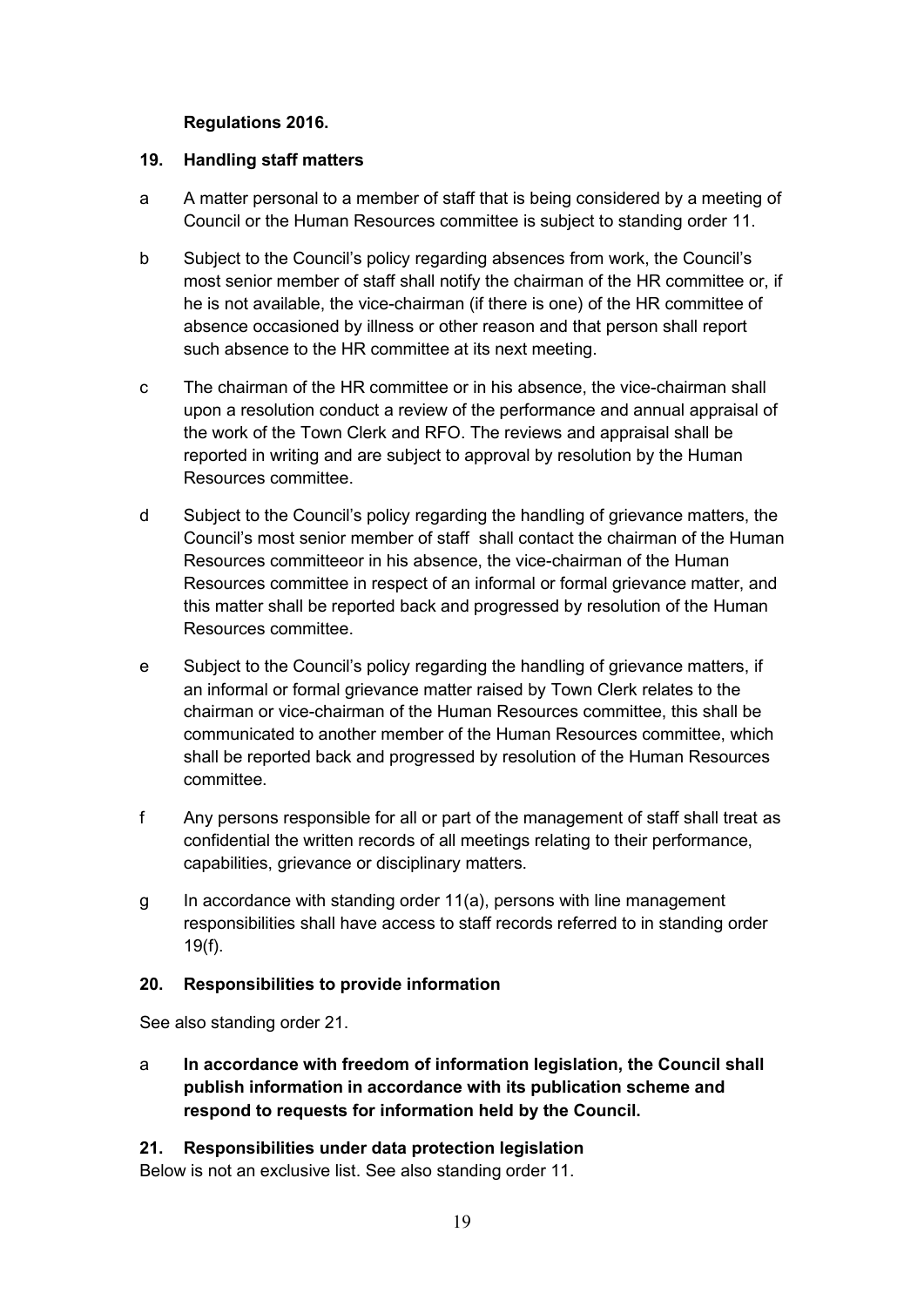- a The Council may appoint a Data Protection Officer.
- b **The Council shall have policies and procedures in place to respond to an individual exercising statutory rights concerning his personal data.**
- c **The Council shall have a written policy in place for responding to and managing a personal data breach.**
- d **The Council shall keep a record of all personal data breaches comprising the facts relating to the personal data breach, its effects and the remedial action taken.**
- e **The Council shall ensure that information communicated in its privacy notice(s) is in an easily accessible and available form and kept up to date.**
- f **The Council shall maintain a written record of its processing activities.**

### <span id="page-19-0"></span>**22. Relations with the press/media**

a Requests from the press or other media for an oral or written comment or statement from the Council, its councillors or staff shall be handled in accordance with the Council's policy in respect of dealing with the press and/or other media.

#### <span id="page-19-1"></span>**23. Execution and sealing of legal deeds**

See also standing orders 15(b)(xii) and (xvii).

a A legal deed shall not be executed on behalf of the Council unless authorised by a resolution.

**Subject to standing order 23(a), any two councillors may sign, on behalf of the Council, any deed required by law and the Proper Officer shall witness their signatures.** 

#### <span id="page-19-2"></span>**24. Communicating with district and county or unitary councillors**

- a An invitation to attend a meeting of the Council shall be sent, together with the agenda, to the ward councillor(s) of the District and County Council OR Unitary Council representing the area of the Council.
- b Unless the Council determines otherwise, a copy of each letter sent to the District and County Council OR Unitary Council shall be sent to the ward councillor(s) representing the area of the Council.

## <span id="page-19-3"></span>**25. Restrictions on councillor activities**

- a. Unless duly authorised no councillor shall:
	- i. inspect any land and/or premises which the Council has a right or duty to inspect; or
	- ii. issue orders, instructions or directions.